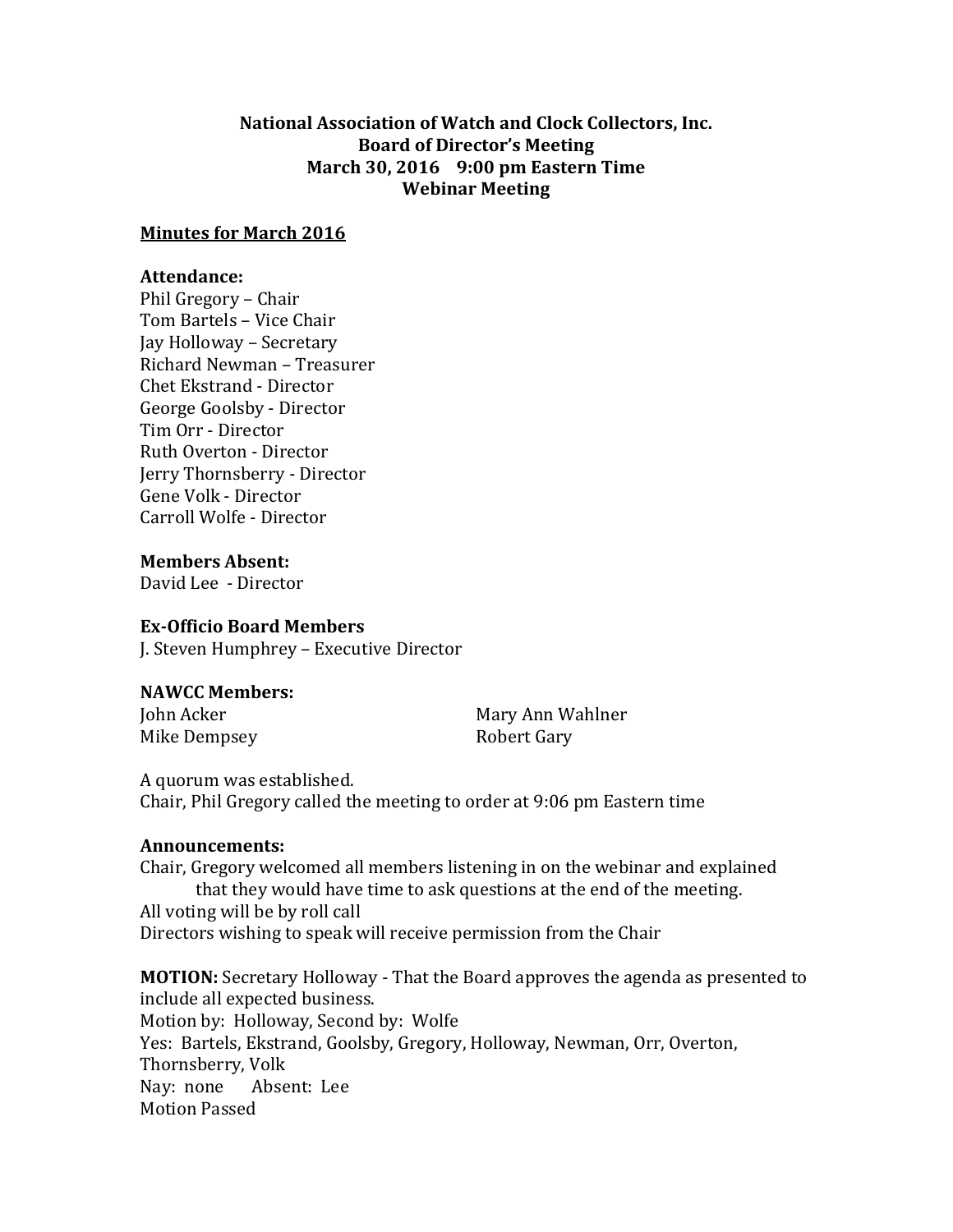**MOTION:** Secretary Holloway -That the Board approves the minutes of the February 2016 meeting. Motion by: Holloway, Second by: Bartels Yes: Bartels, Ekstrand, Goolsby, Gregory, Holloway, Newman, Orr, Overton, Thornsberry, Volk Nay: none Absent: Lee Motion Passed

# **NEW BUSINESS: Agenda Items**

1.Established the next Board of Directors Meeting to be on April 27, 2016 beginning at 9:00 Eastern Time.

2. Director Overton presented a proposal for changes from the NEC (Nominating and Elections Committee ) as follows:

## BOARD Restructuring – Nine Member Board

(1) NAWCC Board will be a nine (9) member board – Five (5) elected; four (4) appointed Two (2) elected, two (2) appointed – first election cycle Three (3) elected, two (2) appointed – next election cycle Six (6) year terms Election every three (3) years No member leaving the Board after serving their term will be eligible for re-election until one (1) election cycle of three (3) years has elapsed. (2) Any amendments to the Articles of Incorporation and Bylaws will require a vote

of the membership as stated in the procedures of each. These changes will need approval by the Board at the 2016 Board Meeting in Louisville, KY and then presented to the membership for approval on the 2017 election ballot.

Standing Rules changes will be approved by the Board if the Articles of Incorporation and Bylaw changes are approved by the membership.

(3) Candidates for election may be nominated by self-nomination; nominated by another member; nominated by the NEC; or by petition with 250 member signatures with valid membership numbers.

(4) The NEC will conduct a thorough and diligent review of each candidate for their eligibility; education background; ability to work with a group; their past work on NAWCC projects (National and Regional level); their goals for NAWCC; special talent they would bring to the board.

From those self-nominated, member nominated or NEC nominated, the NEC will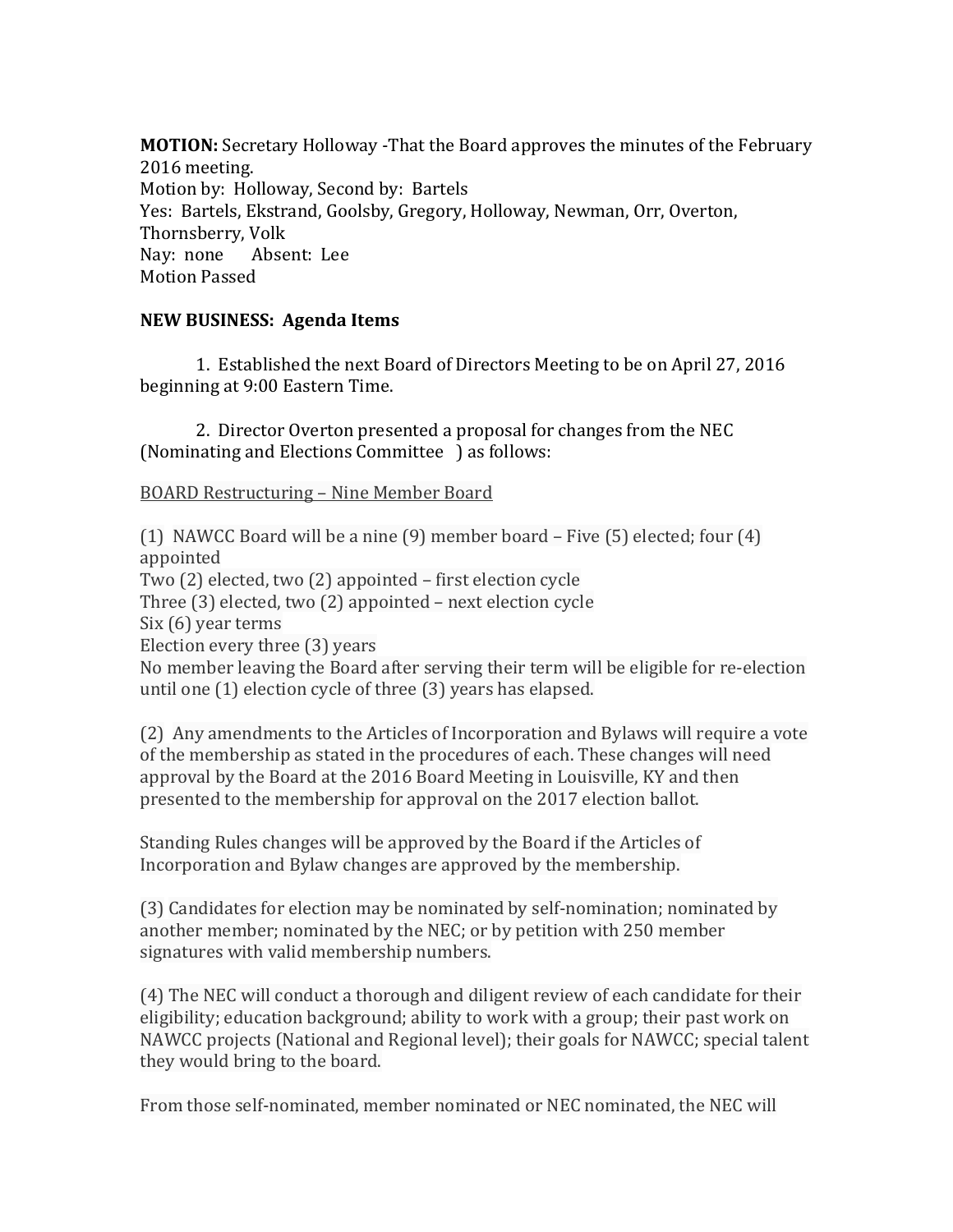choose the candidates for the ballot adding one (1) more than the required elected number for the election cycle.

All candidates nominated by petition will be placed on the ballot providing they meet the eligibility requirements. Running by petition will be indicated on their bio and on the ballot.

(5) Election Process Cycle to get to a Nine (9) Member Board

2017 – Use present procedures

a) Four (4) elected and two (2) appointed

b) Ekstrand, Goolsby, Orr are eligible to run Overton, Thornsberry, Volk will not be eligible – term limit

c) The Articles of Incorporation and Bylaw changes will be voted on by the membership in this election process.

2019 – Use new procedures (if all Articles and Bylaws changes are approved by the membership in the 2017 election)

a) Two (2) elected – from slate of three (3); two (2) appointed

b) Holloway, Newman, Wolfe will be eligible to run again (providing they are selected by NEC) – as they have only served four (4) years Gregory, Bartels, Lee will not be eligible – term limit

c) The six (6) elected or appointed in 2017 will remain on the board until 2022. This gives them a five (5) year term instead of the four (4) years for which they were elected or appointed

d) The 2019-2022 will be a ten (10) member board which will work its way down to the nine (9) member board with the 2022 election

2022 – Election

a) Three (3) elected from a slate of four (4); two (2) appointed

b) The four (4) elected or appointed in 2019 will serve until 2025

c) This now puts the nine (9) member board in proper cycle

(6) Good Points

a) A nine (9) member board will be much easier for the Board Chair to manage and for the Executive Director to communicate with each board member

b) Save money having less board member expenses

c) Save money by having election every three (3) years instead of every two (2) years

d) Election every three (3) years gives NEC more time to form a list of qualified candidates for the next election

e) Eliminates immediate incumbents from running until three (3) years have passed.

f) Only one (1) qualified candidate will lose in the election instead of the 3-4 that lose in the current procedure

g) The petition process still gives the members an opportunity to run when they feel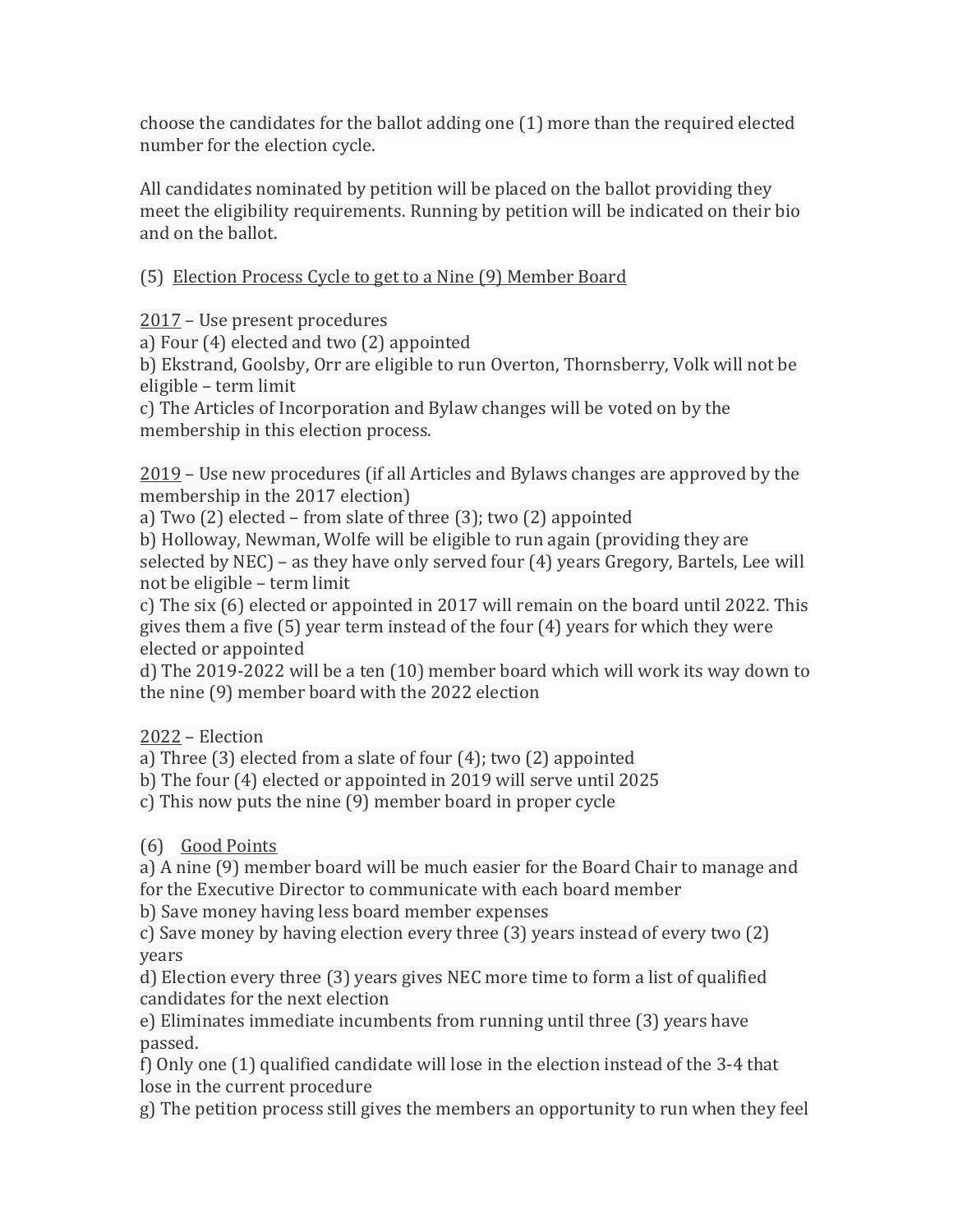they have special talents to bring to the board but may feel they would not be chosen by the NEC.

The proposal brought about a debate leading to a motion with Overton explaining that the NEC would need considerable time to rewrite changes in the Standing Rules and the By-Laws to be reviewed and approved by the BOD before sending to the members to vote of approval. Due to the time, Overton felt we needed to continue dialog so an acceptable document could be approved before July 2016.

**MOTION:** Move that the NEC proposal be tabled until the July "National" BOD meeting for discussion. Presented by Volk, Second by Orr Yes: Bartels, Ekstrand, Orr, Volk Nay: Goolsby, Gregory, Holloway, Newman, Overton, Thornsbury, Wolfe Absent: Lee Motion failed

The Board members agreed to submit their ideas for the changes before the April BOD meeting.

## **Additional agenda items**

3. Arlington National Convention was on the agenda. Director Volk noted that everything is moving forward on schedule. Contracts have not been signed (generally they are at 1 year before the convention).

4. 2017 NAWCC Budget along with projected budgets to 2020 was presented. The original shortfall for 2017 projected at \$56,249 has been reduced to \$15,630 due to strong efforts from the National staff in negotiating lower rates on contracts and running short staffed.

5. The projected deficit for 2018 was noted and the need for the Board to begin a process to find additional revenue should be now. A discussion about the entry fee for the National was discussed and questioned if a change could be made for the Arlington National in 2017. After a strong discussion it was determined that the budget for the 2017 National was approved in November 2016 and no additional changes could be implemented.

6. The discussion turned to several ideas submitted by Director Holloway. There was agreement that the ideas should be explored in depth and implemented when possible. Directors Gregory and Holloway had prioritized two concepts that may increase 2018 budget year revenue by \$15,000 to \$20,000. Director Chair Gregory asked for other directors to take the other ideas and concepts and explore opportunities with Director Goolsby volunteering to accept the challenge.

**MOTION:** Move that the meeting be adjourned at 11:05 pm Eastern Time